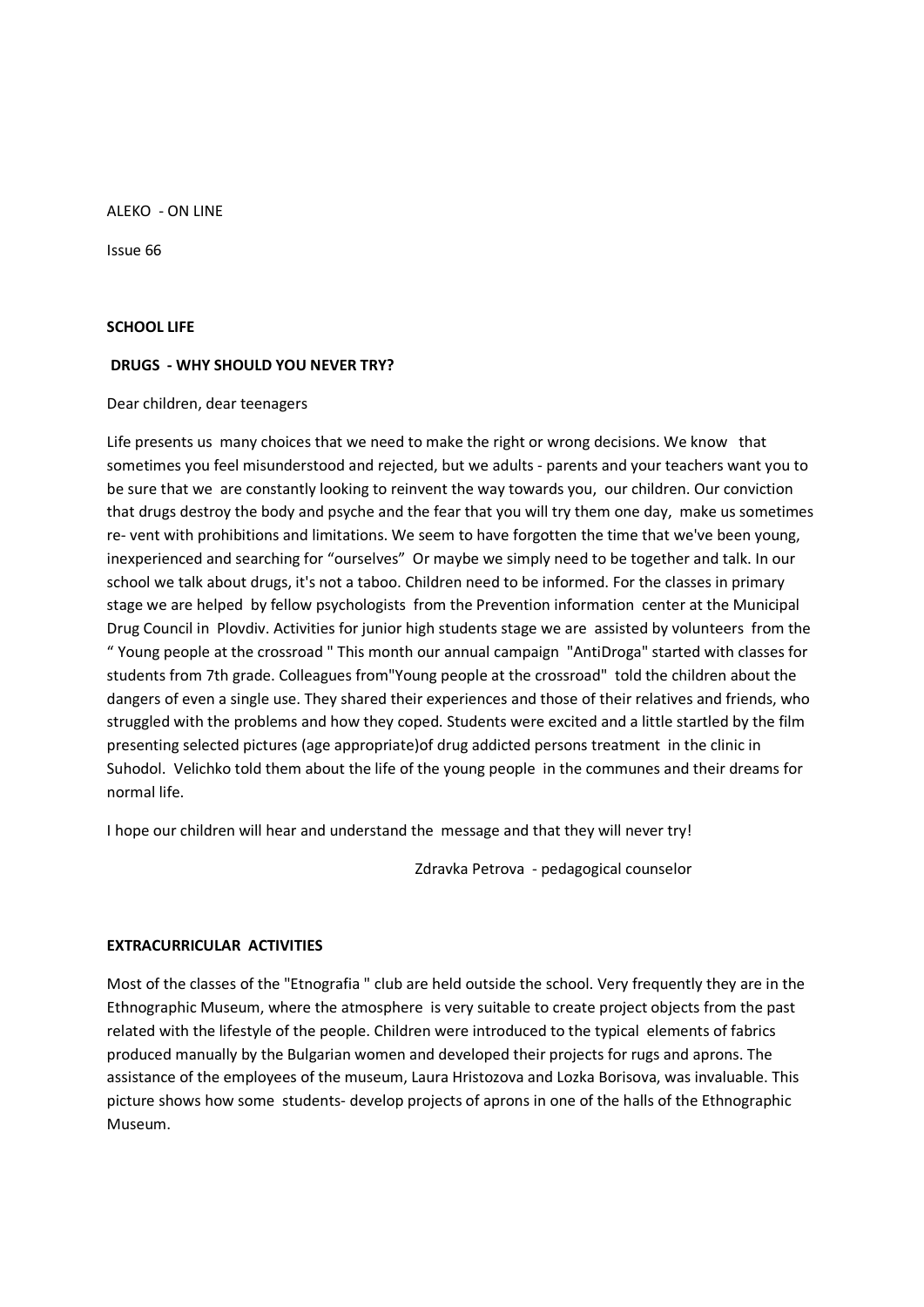Nina Tareva - Head of club "Ethnografia"

# **SCHOOL FOR PARENTS**

Dear parents, one of the most magic holidays for children and adults - Christmas, is approaching. Expecting the holiday we dream for the comfort and serenity of home when We will decorate the festive tree, arrange the table and listen with our children, silent at the chimney, to the bells ringing there, the race of the deer or the quiet steps of the dwarves who put the presents unnoticed under the tree. Of course, gifts are the most exciting experience for the kids. They were obedient and diligent and studious during the whole year. And they wrote wonderful letters to Santa Claus – polite, colorful and without spelling errors. And now the most difficult task is left to us -the parents, to send the presents on time and to the right place. Everyone knows that Santa lives in Finland and especially in Korvantunturi, a mountain near the Russian border. But since the location is quite remote, the good old man receive visits in his second home in Rovaniemi, the administrative center of the province of Lapland. Although the adults no longer believe in him when visiting his "office" they are filled with awe. Doesn`t he really exist ? But he's there! Santa Claus, with a white beard, a shaped belly and the eternal sweet smile on his face. The first residence of Santa Claus, the Korvantunturi mountain, is shaped like a giant ear Why? In order the slightly deaf old man to hear better the wishes of all obedient children in the world. He receives 700 000 letters each year in his mailbox. Envelopes start to arrive at the post office in Lapland in the early December. Snow White, that is one of his most faithful helpers, assist him in the difficult correspondence .Official people, dressed as elves, open letters arriving from all over the world, and transmit personal wishes of Santa Claus. So rest assured, dear parents, the letters of your children will be received and read by the good old man and their wishes will be fulfilled. You just send them on time and keep believing in the magic of Christmas.

Wishing you a very festive mood

Santa's address is:

Santa Claus

Arctic Circle

96930 Rovaniemi

Finland

## **CHILDREN`S WORKS**

Dear readers, this year a school club called "Creative Writing" started as a part of the project "Success." Participants in the club are fifth grade students. We present a few of their poetic works.